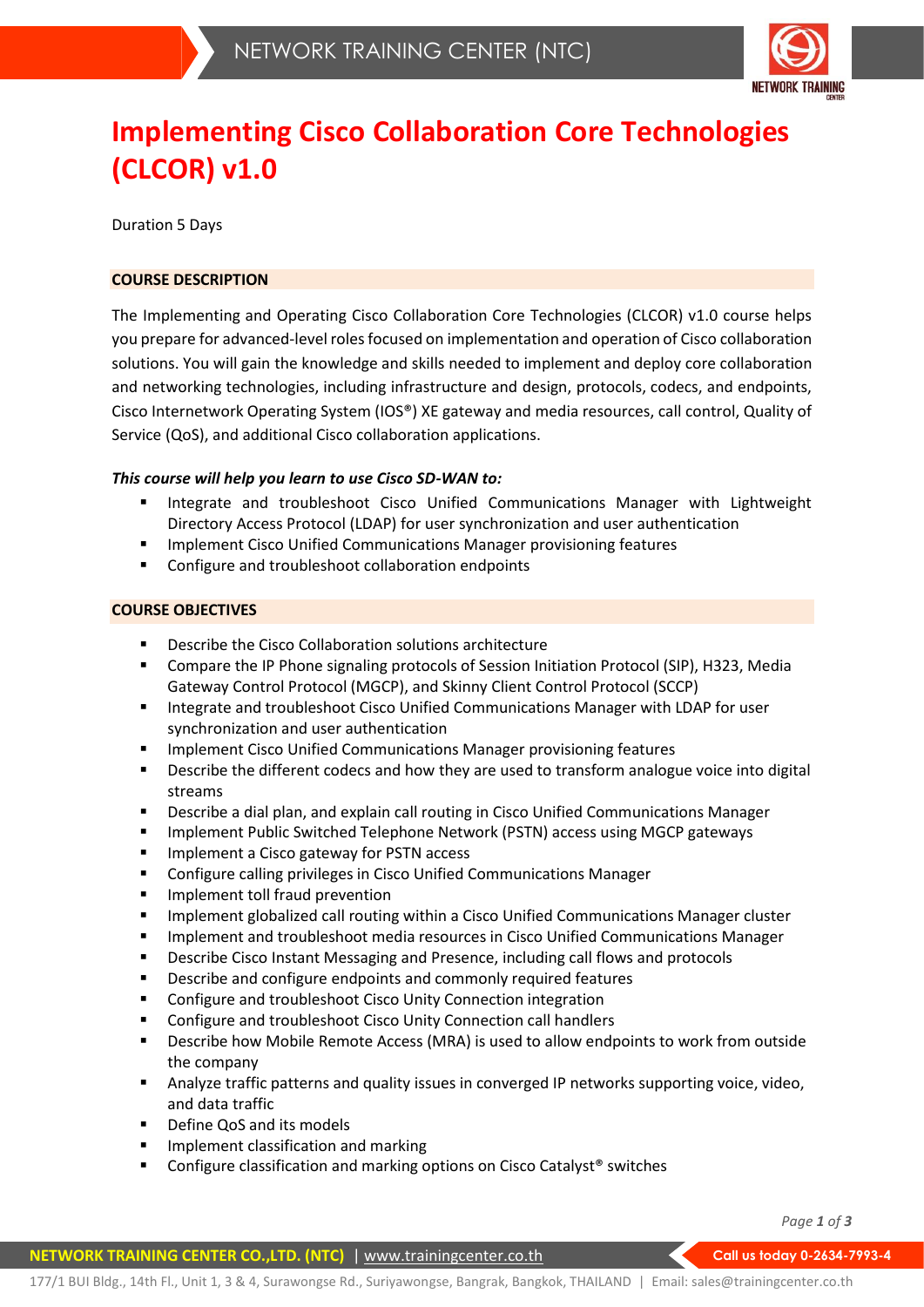#### **COURSE OUTLINE**

- Describing the Cisco Collaboration Solutions Architecture
- Exploring Call Signaling over IP Networks
- **■** Integrating Cisco Unified Communications Manager LDAP
- **■** Implementing Cisco Unified Communications Manager Provisioning Features
- Exploring Codecs
- Describing Dial Plans and Endpoint Addressing
- Implementing MGCP Gateways
- Implementing Voice Gateways
- Configuring Calling Privileges in Cisco Unified Communications Manager
- **■** Implementing Toll Fraud Prevention
- Implementing Globalized Call Routing
- **E** Implementing and Troubleshooting Media Resources in Cisco Unified Communications Manager
- Describing Cisco Instant Messaging and Presence
- Enabling Cisco Jabber<sup>®</sup>
- Configuring Cisco Unity Connection Integration
- Configuring Cisco Unity Connection Call Handlers
- Describing Collaboration Edge Architecture
- Analyzing Quality Issues in Converged Networks
- Defining QoS and QoS Models
- **■** Implementing Classification and Marking
- Configuring Classification and Marking on Cisco Catalyst Switches

#### **Lab outline**

- Using Certificates
- Configure IP Network Protocols
- Configure and Troubleshoot Collaboration Endpoints
- Troubleshoot Calling Issues
- Configure and Troubleshoot LDAP Integration in Cisco Unified Communications Manager
- Deploy an IP Phone Through Auto and Manual Registration
- Configure Self-Provisioning
- Configure Batch Provisioning
- Explore the Cisco VoIP Bandwidth Calculator
- Configure Regions and Locations
- Implement Endpoint Addressing and Call Routing
- Implement PSTN Calling Using MGCP Gateways
- Configure and Troubleshoot Integrated Services Digital Network (ISDN) Primary Rate Interface (PRI)
- Examine Cisco IOS Gateway Inbound and Outbound Dial-Peer Functions
- Implement and Troubleshoot Digit Manipulation on a Cisco IOS Gateway
- Configure Calling Privileges
- **■** Implement Toll Fraud Prevention on Cisco Unified Communications Manager
- Implement Globalized Call Routing
- Deploy an On-Premise Cisco Jabber Client for Windows
- Configure the Integration Between Unity Connection and Cisco UCM
- Manage Unity Connection Users
- EAI: Configure QOS

*Page 2 of 3*

#### **NETWORK TRAINING CENTER CO.,LTD. (NTC)** | www.trainingcenter.co.th **Call us today 0-2634-7993-4**